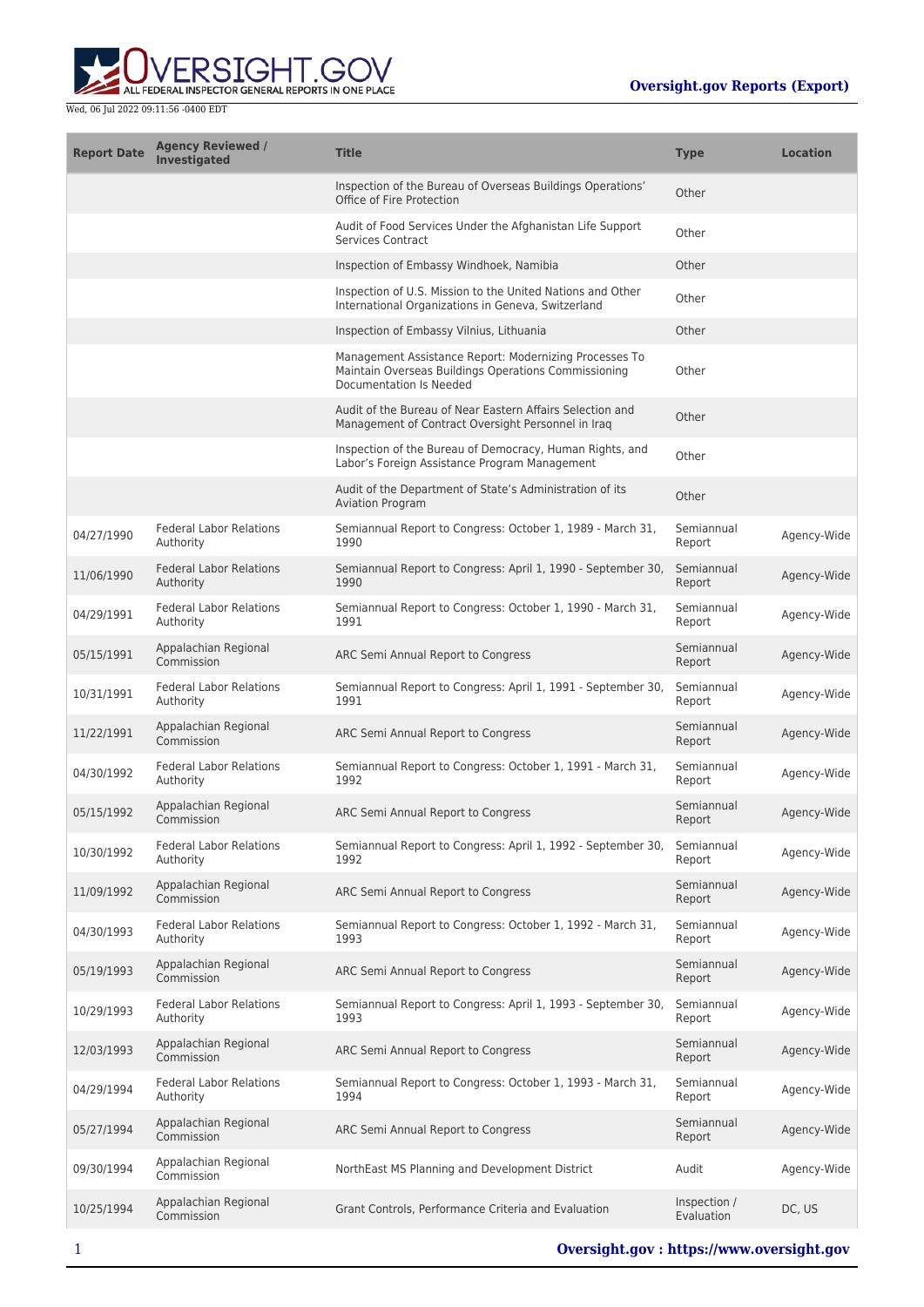## **Oversight.gov Reports (Export)**



| <b>Report Date</b> | <b>Agency Reviewed /</b><br>Investigated    | <b>Title</b>                                                         | <b>Type</b>                | <b>Location</b> |
|--------------------|---------------------------------------------|----------------------------------------------------------------------|----------------------------|-----------------|
| 10/26/1994         | <b>Federal Labor Relations</b><br>Authority | Semiannual Report to Congress: April 1, 1994 - September 30,<br>1994 | Semiannual<br>Report       | Agency-Wide     |
| 10/27/1994         | Appalachian Regional<br>Commission          | Regional Tourism Initiative                                          | Review                     | KY, US          |
| 12/05/1994         | Appalachian Regional<br>Commission          | J-1 Visa Waiver - MD                                                 | Inspection /<br>Evaluation | MD, US          |
| 12/05/1994         | Appalachian Regional<br>Commission          | ARC Semi Annual Report to Congress                                   | Semiannual<br>Report       | Agency-Wide     |
| 12/08/1994         | Appalachian Regional<br>Commission          | J-1 Visa Waiver - VA                                                 | Inspection /<br>Evaluation | VA, US          |
| 12/08/1994         | Appalachian Regional<br>Commission          | J-1 Visa Waiver - WV                                                 | Inspection /<br>Evaluation | WV, US          |
| 12/19/1994         | Appalachian Regional<br>Commission          | J-1 Visa Waiver - WV                                                 | Inspection /<br>Evaluation | WV, US          |
| 12/21/1994         | Appalachian Regional<br>Commission          | Review of the Research Foundation of State University of NY          | Review                     | NY, US          |
| 12/23/1994         | Appalachian Regional<br>Commission          | I-1 Visa Waiver - WV                                                 | Review                     | WV, US          |
| 01/04/1995         | Appalachian Regional<br>Commission          | WV Department of Commerce Labor and Environmental<br>Resources       | Audit                      | Agency-Wide     |
| 02/22/1995         | Appalachian Regional<br>Commission          | Consolidated Technical Assistance Grant - AL                         | Audit                      | AL, US          |
| 03/07/1995         | Appalachian Regional<br>Commission          | J-1 Visa Waiver - AL                                                 | Inspection /<br>Evaluation | AL, US          |
| 03/08/1995         | Appalachian Regional<br>Commission          | LEED Grant - Economic Development Institute                          | Audit                      | AL, US          |
| 03/09/1995         | Appalachian Regional<br>Commission          | J-1 Visa Waiver - AL                                                 | Inspection /<br>Evaluation | AL, US          |
| 03/28/1995         | Appalachian Regional<br>Commission          | Enterprise Development Program                                       | Audit                      | PA, US          |
| 03/28/1995         | Appalachian Regional<br>Commission          | Upper Catawba River Basin Water Quality Program                      | Audit                      | NC, US          |
| 03/28/1995         | Appalachian Regional<br>Commission          | <b>SEDA - Council of Governments</b>                                 | Audit                      | PA, US          |
| 03/28/1995         | Appalachian Regional<br>Commission          | Buckeye Hills-Hocking Valley Regional Development                    | Audit                      | OH, US          |
| 03/28/1995         | Appalachian Regional<br>Commission          | OH Valley Regional Development Commission                            | Audit                      | OH, US          |
| 03/28/1995         | Appalachian Regional<br>Commission          | NC Western Piedmont Council of Government                            | Audit                      | NC, US          |
| 03/28/1995         | Appalachian Regional<br>Commission          | SC Appalachian Council of Governments - RLF                          | Audit                      | SC, US          |
| 03/31/1995         | Appalachian Regional<br>Commission          | MS Resource Center Development Project                               | Audit                      | MS, US          |
| 03/31/1995         | Appalachian Regional<br>Commission          | <b>Business Development RLF - SC</b>                                 | Audit                      | Agency-Wide     |
| 03/31/1995         | Appalachian Regional<br>Commission          | Seneca Trail Resource Conservation and Development Council           | Review                     | NY, US          |
| 04/12/1995         | Appalachian Regional<br>Commission          | Excellence Project at Dalton High School                             | Audit                      | GA, US          |
| 04/25/1995         | Appalachian Regional<br>Commission          | Dental Care for Appalachia Children                                  | Audit                      | KY, US          |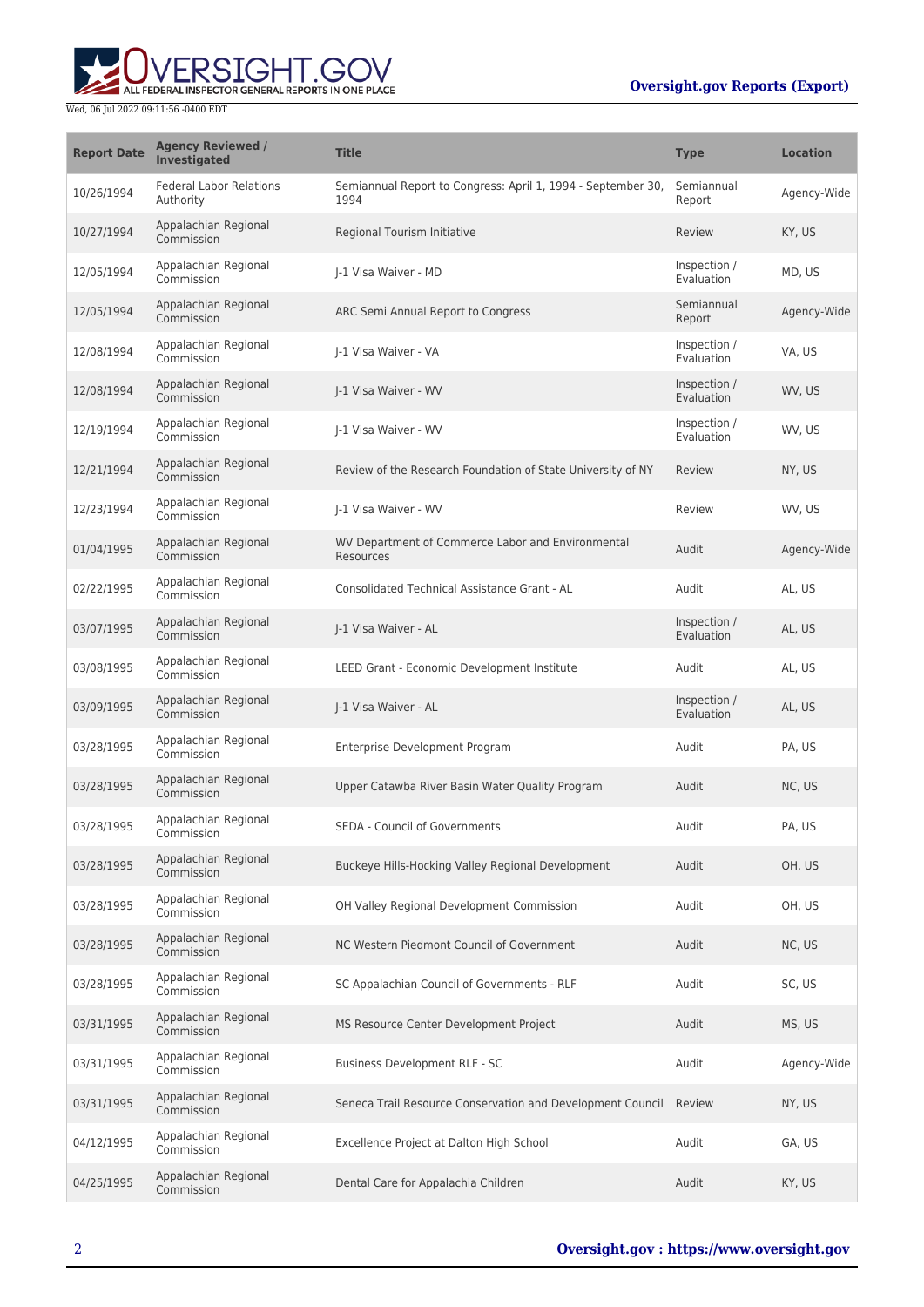## **Oversight.gov Reports (Export)**



| <b>Report Date</b> | <b>Agency Reviewed /</b><br><b>Investigated</b> | <b>Title</b>                                                                            | <b>Type</b>                | <b>Location</b> |
|--------------------|-------------------------------------------------|-----------------------------------------------------------------------------------------|----------------------------|-----------------|
| 04/27/1995         | Appalachian Regional<br>Commission              | Western MD Multi Bank Community Development Corporation                                 | Audit                      | MD, US          |
| 04/27/1995         | Appalachian Regional<br>Commission              | Western MD Community College Video Network                                              | Audit                      | MD, US          |
| 04/27/1995         | Appalachian Regional<br>Commission              | Tri-County Council for Western MD                                                       | Audit                      | MD, US          |
| 04/28/1995         | Appalachian Regional<br>Commission              | Building the Economic Cornerstone of WV                                                 | Review                     | WV, US          |
| 04/28/1995         | <b>Federal Labor Relations</b><br>Authority     | Semiannual Report to Congress: October 1, 1994 - March 31,<br>1995                      | Semiannual<br>Report       | Agency-Wide     |
| 05/01/1995         | Appalachian Regional<br>Commission              | Controls over Contracts/Grants with Expired Performance<br>Periods                      | Review                     | DC, US          |
| 05/02/1995         | Appalachian Regional<br>Commission              | NC Department of Administration - Consolidated Technical<br><b>Assistance Grant</b>     | Audit                      | NC, US          |
| 05/08/1995         | Appalachian Regional<br>Commission              | Review of Hindman Settlement School                                                     | Review                     | KY, US          |
| 05/18/1995         | Appalachian Regional<br>Commission              | ARC Semi Annual Report to Congress                                                      | Semiannual<br>Report       | Agency-Wide     |
| 06/05/1995         | Appalachian Regional<br>Commission              | Infrastructure Development for the 21st Century                                         | Audit                      | VA, US          |
| 06/20/1995         | Appalachian Regional<br>Commission              | Review of TN Center for Research and Development                                        | Review                     | TN, US          |
| 06/30/1995         | Appalachian Regional<br>Commission              | Full Time School/Summer Tutorial Program for Dyslexic<br>Students                       | Review                     | KY, US          |
| 07/11/1995         | Appalachian Regional<br>Commission              | NY State Summer Institutes Grant                                                        | Review                     | NY, US          |
| 08/01/1995         | Appalachian Regional<br>Commission              | <b>WV Telelearning Network</b>                                                          | Audit                      | WV, US          |
| 08/25/1995         | Appalachian Regional<br>Commission              | Review of Friendship House Inc.                                                         | Review                     | GA, US          |
| 09/25/1995         | Appalachian Regional<br>Commission              | Review of TN Department of Education Adult Literacy                                     | Review                     | Agency-Wide     |
| 09/26/1995         | Appalachian Regional<br>Commission              | Review of Ohio Department of Development, Appalachian<br>Industrial Re-training Project | Review                     | OH, US          |
| 09/28/1995         | Appalachian Regional<br>Commission              | Review of Health Care Information                                                       | Review                     | OH, US          |
| 09/30/1995         | Appalachian Regional<br>Commission              | Flexible Manufacturing Networks                                                         | Review                     | Agency-Wide     |
| 10/10/1995         | Appalachian Regional<br>Commission              | Review of Seedling Grants Program                                                       | Audit                      | KY, US          |
| 10/10/1995         | Appalachian Regional<br>Commission              | TN Department of Economic and Community Devlopment                                      | Audit                      | TN, US          |
| 11/03/1995         | Appalachian Regional<br>Commission              | ARC Semi Annual Report to Congress                                                      | Semiannual<br>Report       | Agency-Wide     |
| 11/29/1995         | Appalachian Regional<br>Commission              | RLF Enterprise Development Grants and Regional Incubator<br>Grant                       | Review                     | Agency-Wide     |
| 11/30/1995         | Appalachian Regional<br>Commission              | Rural Health Care Expansion Project                                                     | Review                     | WV, US          |
| 12/13/1995         | Appalachian Regional<br>Commission              | <b>Consolidated Technical Assistance Grant - NY</b>                                     | Audit                      | NY, US          |
| 12/15/1995         | Appalachian Regional<br>Commission              | J-1 Visa Waiver - KY                                                                    | Inspection /<br>Evaluation | KY, US          |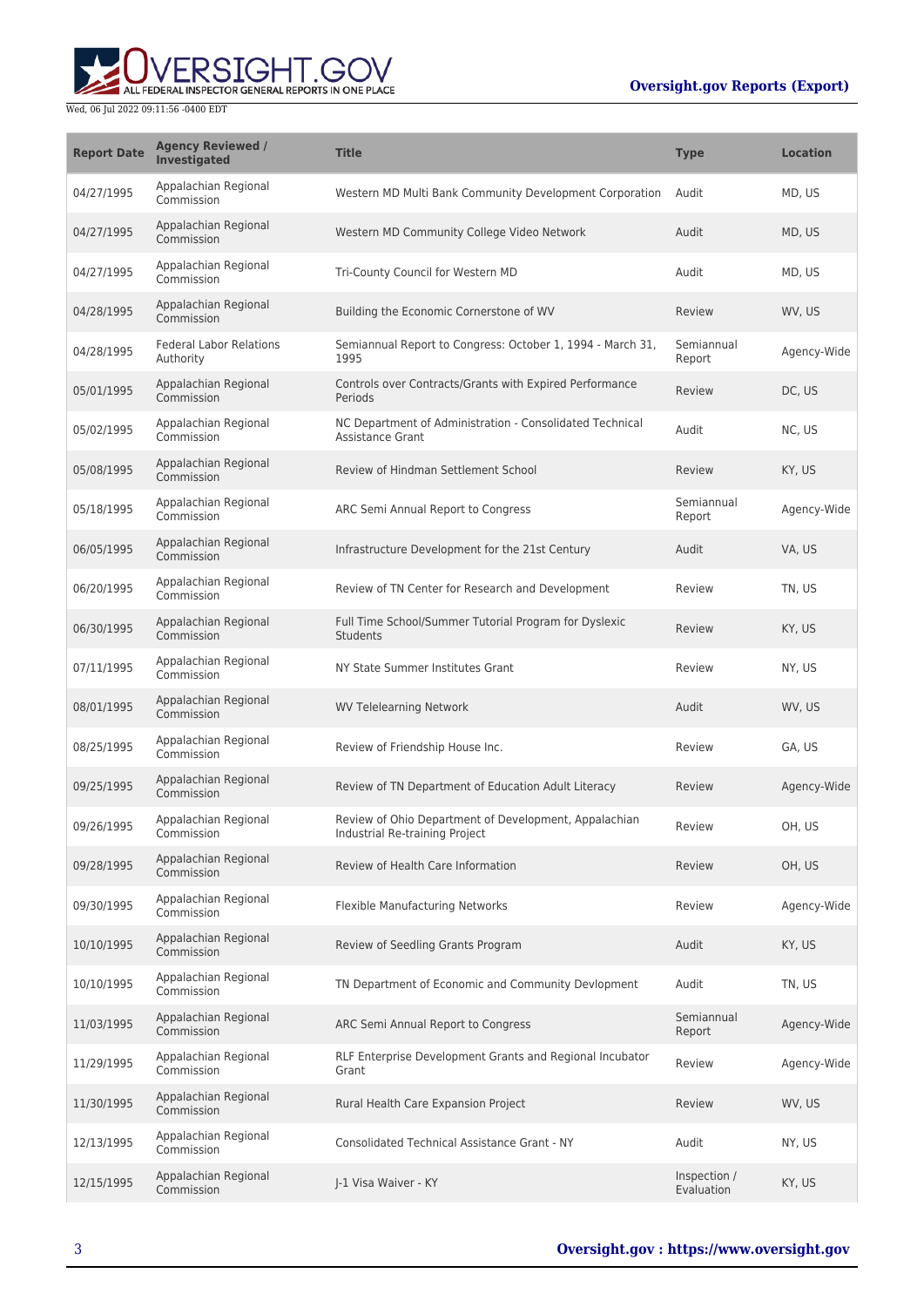# **RSIGHT.GOV** ALL FEDERAL INSPECTOR GENERAL REPORTS IN ONE PLACE

| <b>Report Date</b> | <b>Agency Reviewed /</b><br>Investigated | <b>Title</b>                                                                                                         | <b>Type</b>                | <b>Location</b>                      |
|--------------------|------------------------------------------|----------------------------------------------------------------------------------------------------------------------|----------------------------|--------------------------------------|
| 12/15/1995         | Appalachian Regional<br>Commission       | I-1 Visa Waiver - WV                                                                                                 | Inspection /<br>Evaluation | WV, US                               |
| 12/18/1995         | Appalachian Regional<br>Commission       | J-1 Visa Waiver - Survey Selected Health Care Providers                                                              | Inspection /<br>Evaluation | Agency-Wide                          |
| 12/20/1995         | Appalachian Regional<br>Commission       | I-1 Visa Waiver - KY                                                                                                 | Inspection /<br>Evaluation | KY, US                               |
| 12/21/1995         | Appalachian Regional<br>Commission       | Appalachian Workforce Development Project                                                                            | Audit                      | PA, US                               |
| 01/02/1996         |                                          | 1993 CROP DISASTER PAYMENTS - BROOKS/JIM HOGG COS.,<br><b>TX</b>                                                     | Audit                      |                                      |
| 01/02/1996         | Appalachian Regional<br>Commission       | Memorandum Report on ARC Travel Vouchers and<br><b>Reimbursement Calculations</b>                                    | Inspection /<br>Evaluation | DC, US                               |
| 01/17/1996         | Appalachian Regional<br>Commission       | Enhancing Manufacturing Competitiveness in Appalachia                                                                | Audit                      | OH, US                               |
| 02/28/1996         | Appalachian Regional<br>Commission       | Review of Onan Corporation Employee Training Program                                                                 | Audit                      | AL, US                               |
| 03/21/1996         | Appalachian Regional<br>Commission       | Response to Survey on Grantee Claims Processing                                                                      | Inspection /<br>Evaluation | DC. US                               |
| 03/22/1996         | Appalachian Regional<br>Commission       | Interim Survey Report of ARC Grants Awarded for Industrial<br>Park Site Improvements                                 | Inspection /<br>Evaluation | Agency-Wide                          |
| 03/26/1996         | Appalachian Regional<br>Commission       | Report on Research Foundation of SUNY Regional<br>Development Initiative to Enhance Manufacturing<br>Competitiveness | Review                     | NY, US                               |
| 03/27/1996         | Appalachian Regional<br>Commission       | Three River Waste Management Authority                                                                               | Audit                      | MS, US                               |
| 03/29/1996         | Appalachian Regional<br>Commission       | I-1 Visa Waiver - SC                                                                                                 | Inspection /<br>Evaluation | SC, US                               |
| 04/03/1996         | Appalachian Regional<br>Commission       | J-1 Visa Waiver - SC                                                                                                 | Inspection /<br>Evaluation | SC, US                               |
| 04/03/1996         | Appalachian Regional<br>Commission       | Cullman Water Reservoir Project                                                                                      | Audit                      | AL, US                               |
| 04/19/1996         | Appalachian Regional<br>Commission       | Review of Interactive Distance Learning Network                                                                      | Audit                      | AL, US                               |
| 04/29/1996         | Federal Labor Relations<br>Authority     | Semiannual Report to Congress: October 1, 1995 - March 31,<br>1996                                                   | Semiannual<br>Report       | Agency-Wide                          |
| 05/01/1996         | Appalachian Regional<br>Commission       | Immunization Outreach Program for Appalachian Children                                                               | Audit                      | SC, US                               |
| 05/02/1996         | Appalachian Regional<br>Commission       | <b>Consolidated Technical Assistance Grant - MS</b>                                                                  | Audit                      | $\bullet$ MS, US<br>$\bullet$ MS, US |
| 05/05/1996         | Appalachian Regional<br>Commission       | Financial Statements and Single Audit Review - North Central<br>PA                                                   | Inspection /<br>Evaluation | Agency-Wide                          |
| 05/15/1996         | Appalachian Regional<br>Commission       | WV Rural Development Council Empowerment Zone &<br><b>Enterprise Communities Program</b>                             | Audit                      | WV, US                               |
| 05/15/1996         | Appalachian Regional<br>Commission       | Kanawha County Schools Regulatory Training Center                                                                    | Audit                      | WV, US                               |
| 05/15/1996         | Appalachian Regional<br>Commission       | Alliance for the Arts                                                                                                | Audit                      | WV, US                               |
| 05/17/1996         | Appalachian Regional<br>Commission       | ARC Semi Annual Report to Congress                                                                                   | Semiannual<br>Report       | Agency-Wide                          |
| 05/29/1996         | Appalachian Regional<br>Commission       | ARC Memorandums of Understanding and Agreement                                                                       | Review                     | Agency-Wide                          |
| 06/14/1996         | Appalachian Regional<br>Commission       | NC Department of Human Resources                                                                                     | Audit                      | NC, US                               |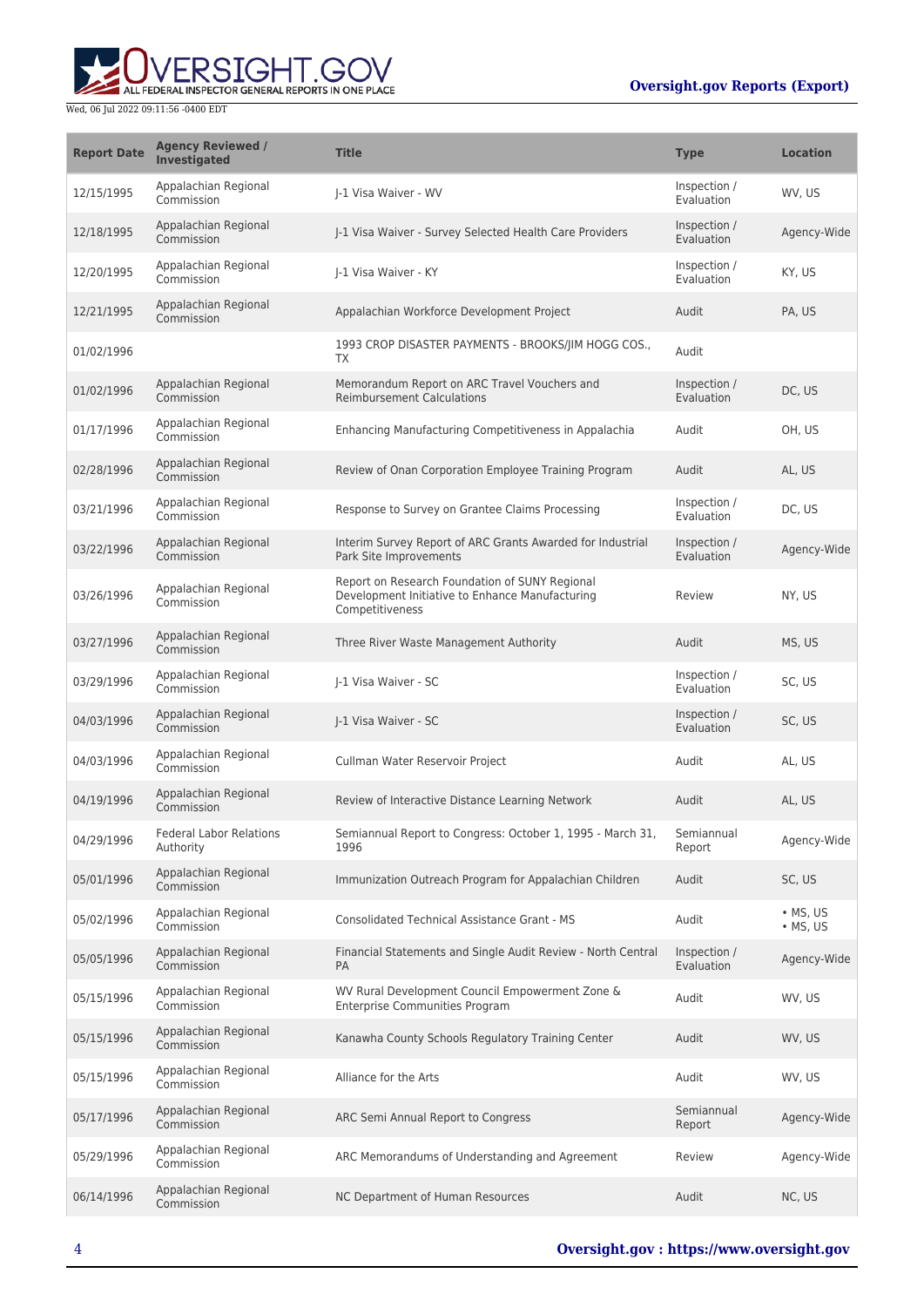

| <b>Report Date</b> | <b>Agency Reviewed /</b><br>Investigated | <b>Title</b>                                                                                      | <b>Type</b>                | <b>Location</b>                  |
|--------------------|------------------------------------------|---------------------------------------------------------------------------------------------------|----------------------------|----------------------------------|
| 07/12/1996         | Appalachian Regional<br>Commission       | Towns County Drop-out Prevention Project                                                          | Audit                      | GA, US                           |
| 07/19/1996         | Appalachian Regional<br>Commission       | Murray County Apprenticeship Program                                                              | Audit                      | GA, US                           |
| 07/25/1996         | Appalachian Regional<br>Commission       | Volunteers for Communities Program                                                                | Audit                      | VA, US                           |
| 07/30/1996         | Appalachian Regional<br>Commission       | Consolidated Technical Assistance Grant - PA                                                      | Audit                      | PA, US                           |
| 07/31/1996         | Appalachian Regional<br>Commission       | Whitfield County Apprenticeship Program                                                           | Audit                      | GA, US                           |
| 07/31/1996         | Appalachian Regional<br>Commission       | <b>Review of Status of Service Contracts</b>                                                      | Review                     | DC, US                           |
| 08/01/1996         | Appalachian Regional<br>Commission       | Controls over Contracts/Grants with Expired Performance<br>Periods                                | Review                     | DC, US                           |
| 08/02/1996         | Appalachian Regional<br>Commission       | I-1 Visa Waiver - GA                                                                              | Inspection /<br>Evaluation | GA, US                           |
| 08/16/1996         | Appalachian Regional<br>Commission       | Southern Technology Council                                                                       | Review                     | Agency-Wide                      |
| 08/16/1996         | Appalachian Regional<br>Commission       | Southern Growth Policies Board                                                                    | Audit                      | Agency-Wide                      |
| 08/16/1996         | Appalachian Regional<br>Commission       | Southern Technology Council                                                                       | Review                     | Agency-Wide                      |
| 08/27/1996         | Appalachian Regional<br>Commission       | Digitization of Cadastral Maps                                                                    | Review                     | VA, US                           |
| 08/27/1996         | Appalachian Regional<br>Commission       | Southern Tier East Regional Development Board - NY                                                | Audit                      | NY, US                           |
| 08/28/1996         | Appalachian Regional<br>Commission       | MD Department of Business and Economic Development                                                | Audit                      | MD, US                           |
| 08/28/1996         | Appalachian Regional<br>Commission       | Report of Applying Agreed-Upon Procedures - MD Department<br>of Business and Economic Development | Audit                      | MD, US                           |
| 08/30/1996         | Appalachian Regional<br>Commission       | LDD and the Multi-County Shared and Distributed GIS System                                        | Audit                      | VA, US                           |
| 09/08/1996         |                                          | EMERGENCY FEED PROGRAM IN TEXAS                                                                   | Audit                      |                                  |
| 09/11/1996         | Appalachian Regional<br>Commission       | Report of Applying Agreed-Upon Procedures - Concord College Audit                                 |                            | WV, US                           |
| 09/17/1996         | Appalachian Regional<br>Commission       | Local Affiliate Matching Grant Program                                                            | Audit                      | KY, US                           |
| 09/23/1996         | Appalachian Regional<br>Commission       | Memorandum Report on the Review of the Regional VI<br>Planning and Development Council            | Audit                      | WV, US                           |
| 09/30/1996         | Appalachian Regional<br>Commission       | J-1 Visa Waiver - MS                                                                              | Inspection /<br>Evaluation | $\cdot$ TN, US<br>$\cdot$ TN, US |
| 09/30/1996         | Appalachian Regional<br>Commission       | America's Scenic Triangle Tourism Inititative                                                     | Audit                      | TN, US                           |
| 09/30/1996         | Appalachian Regional<br>Commission       | Enterprise Development Program                                                                    | Audit                      | PA, US                           |
| 09/30/1996         | Appalachian Regional<br>Commission       | Accelerated Grinder Trainer Program                                                               | Audit                      | PA, US                           |
| 09/30/1996         | Appalachian Regional<br>Commission       | Administrative Grant and Enterprise Development Grant                                             | Audit                      | PA, US                           |
| 10/01/1996         | Appalachian Regional<br>Commission       | Review of Jesse Owens Memorial Park Project                                                       | Review                     | AL, US                           |
| 10/10/1996         | Appalachian Regional<br>Commission       | Review of Tourism Project                                                                         | Audit                      | MS, US                           |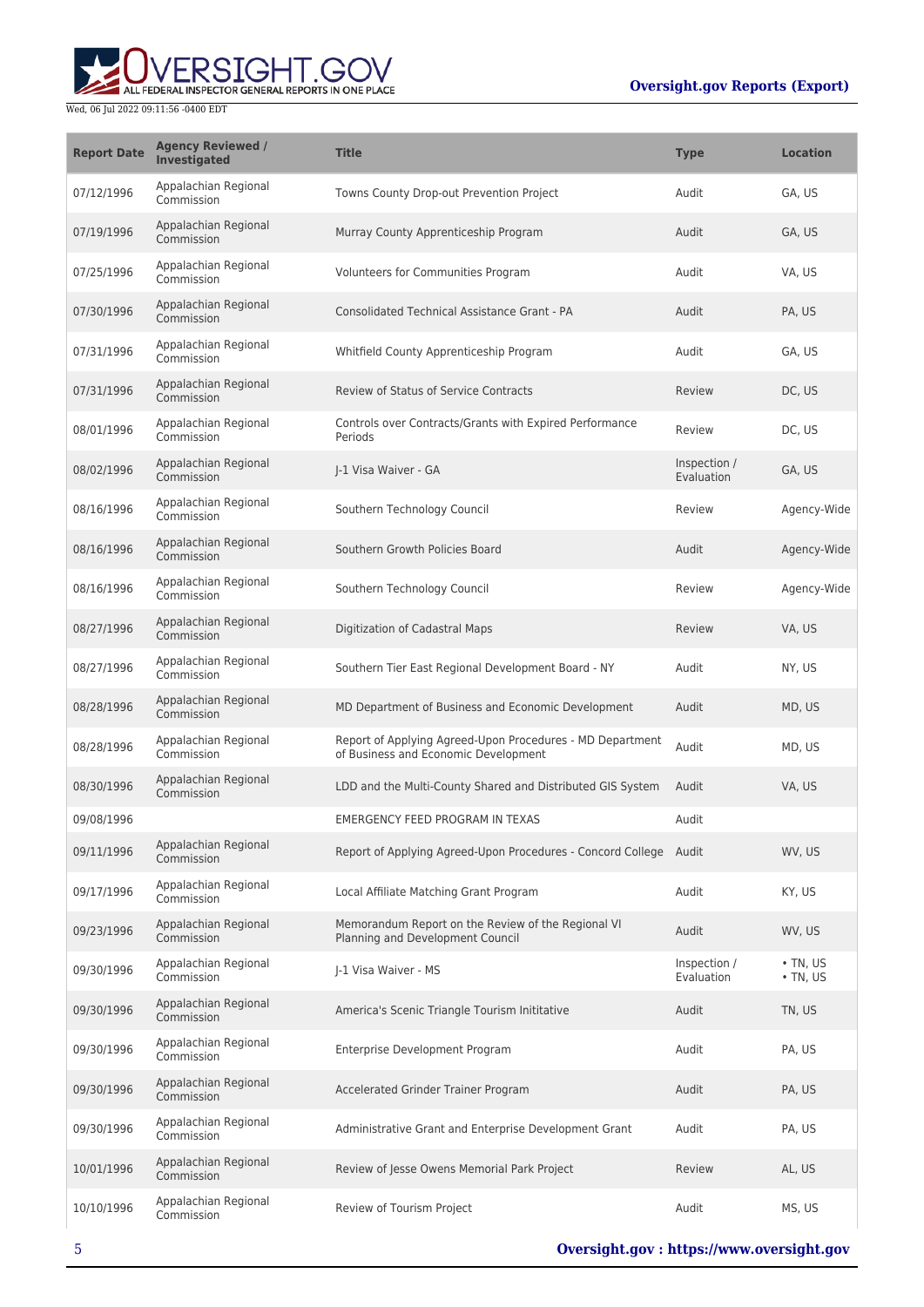

| <b>Report Date</b> | <b>Agency Reviewed /</b><br>Investigated    | <b>Title</b>                                                                        | <b>Type</b>                | <b>Location</b> |
|--------------------|---------------------------------------------|-------------------------------------------------------------------------------------|----------------------------|-----------------|
| 10/11/1996         | Appalachian Regional<br>Commission          | Implementation of the Family Center                                                 | Audit                      | PA, US          |
| 10/15/1996         | Appalachian Regional<br>Commission          | Alliance for Manufacturing Competitiveness Phase II                                 | Audit                      | NY, US          |
| 10/18/1996         | Appalachian Regional<br>Commission          | Municipal Partnership Demonstration                                                 | Audit                      | NY, US          |
| 10/18/1996         | Appalachian Regional<br>Commission          | Rail Line Preservation                                                              | Audit                      | NY, US          |
| 10/18/1996         | Appalachian Regional<br>Commission          | Southern Tier West Regional Planning and Development                                | Audit                      | NY, US          |
| 10/22/1996         | Appalachian Regional<br>Commission          | J-1 Visa Waiver - MS                                                                | Inspection /<br>Evaluation | Agency-Wide     |
| 10/25/1996         | Appalachian Regional<br>Commission          | J-1 Waiver Program MDO Medical Services, Inc.                                       | Inspection /<br>Evaluation | Agency-Wide     |
| 10/25/1996         | Appalachian Regional<br>Commission          | <b>Housing Technical Assistance</b>                                                 | Audit                      | NY, US          |
| 10/29/1996         | Appalachian Regional<br>Commission          | Memorandum on Concord College WV                                                    | Audit                      | WV, US          |
| 10/31/1996         | <b>Federal Labor Relations</b><br>Authority | Semiannual Report to Congress: April 1, 1996 - September 30,<br>1996                | Semiannual<br>Report       | Agency-Wide     |
| 11/01/1996         | Appalachian Regional<br>Commission          | J-1 Visa Waiver - SC                                                                | Inspection /<br>Evaluation | SC, US          |
| 11/29/1996         | Appalachian Regional<br>Commission          | ARC Semi Annual Report to Congress                                                  | Semiannual<br>Report       | Agency-Wide     |
| 12/23/1996         | Appalachian Regional<br>Commission          | Development of long term strategic for economic<br>development                      | Audit                      | KY, US          |
| 01/07/1997         | Appalachian Regional<br>Commission          | Review of Equipment Purchase with ARC Grant Funds                                   | Inspection /<br>Evaluation | SC, US          |
| 01/14/1997         | Appalachian Regional<br>Commission          | Newborn Screening Project                                                           | Audit                      | AL, US          |
| 01/28/1997         | Appalachian Regional<br>Commission          | Home Health Telecommunications Project & Nurse<br>Practitioner Telemedicine Project | Audit                      | SC, US          |
| 02/18/1997         | Appalachian Regional<br>Commission          | J-1 Visa Waiver - KY                                                                | Inspection /<br>Evaluation | KY, US          |
| 02/20/1997         | Appalachian Regional<br>Commission          | Report on Applying Agreed Upon Procedures to NC<br>Department of Administration     | Audit                      | NC, US          |
| 02/20/1997         | Appalachian Regional<br>Commission          | Report of Applying Agreed-Upon Procedures - NC Department<br>of Administration      | Audit                      | NC, US          |
| 03/03/1997         | Appalachian Regional<br>Commission          | Cooperative Tourism Marketing Program to Attract German<br><b>Travelers</b>         | Audit                      | OH, US          |
| 03/12/1997         | Appalachian Regional<br>Commission          | Heritage Corridor Project                                                           | Audit                      | SC, US          |
| 03/19/1997         | Appalachian Regional<br>Commission          | Development Support System                                                          | Audit                      | SC, US          |
| 03/19/1997         | Appalachian Regional<br>Commission          | Library Telecommunications/Computer Network Project                                 | Audit                      | SC, US          |
| 03/26/1997         | Appalachian Regional<br>Commission          | Update Report on Controls and Contacts with Expired<br>Performance Periods          | Inspection /<br>Evaluation | DC, US          |
| 04/28/1997         | Appalachian Regional<br>Commission          | Community Oriented Health Care Project - Financial<br>Statement                     | Audit                      | WV, US          |
| 04/28/1997         | Appalachian Regional<br>Commission          | Land Use Plan                                                                       | Audit                      | PA, US          |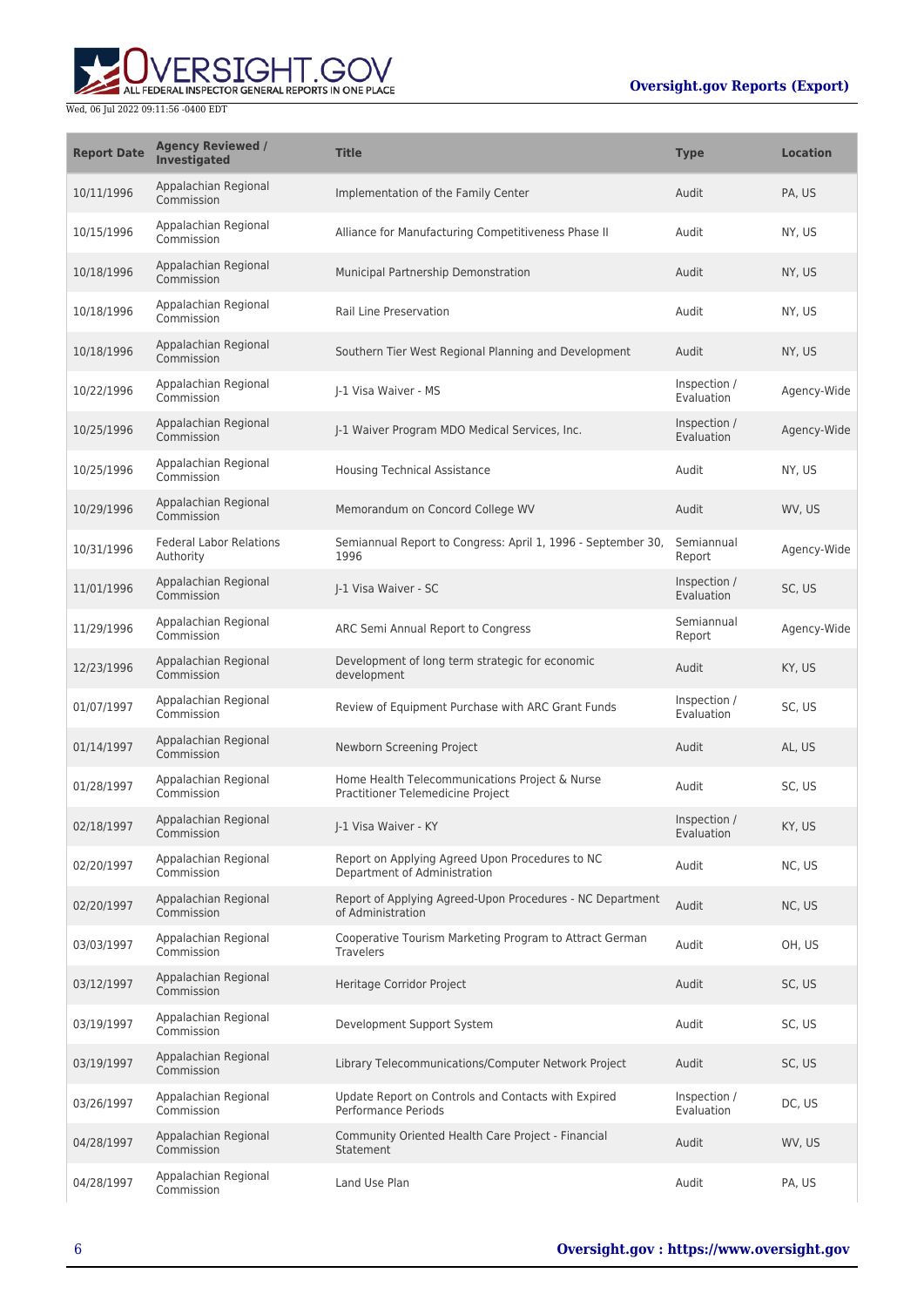ALL FEDERAL INSPECTOR GENERAL REPORTS IN ONE PLACE

| <b>Report Date</b> | <b>Agency Reviewed /</b><br><b>Investigated</b> | <b>Title</b>                                                                 | <b>Type</b>                | <b>Location</b> |
|--------------------|-------------------------------------------------|------------------------------------------------------------------------------|----------------------------|-----------------|
| 04/28/1997         | Appalachian Regional<br>Commission              | Geotechnical Study for Construction of the Crystal Lake Dam<br>and Reservoir | Audit                      | KY, US          |
| 04/28/1997         | Appalachian Regional<br>Commission              | The Launching Pad - A Business Planning Center                               | Audit                      | KY, US          |
| 04/30/1997         | <b>Federal Labor Relations</b><br>Authority     | Semiannual Report to Congress: October 1, 1996 - March 31,<br>1997           | Semiannual<br>Report       | Agency-Wide     |
| 05/07/1997         | Appalachian Regional<br>Commission              | Technology Learning Center for Workforce Academy                             | Audit                      | GA, US          |
| 05/15/1997         | Appalachian Regional<br>Commission              | Technology for Literacy Program Phase II                                     | Audit                      | GA, US          |
| 05/22/1997         | Appalachian Regional<br>Commission              | ARC Semi Annual Report to Congress                                           | Semiannual<br>Report       | Agency-Wide     |
| 05/27/1997         | Appalachian Regional<br>Commission              | MD Department of Transportation State Highway<br>Administration              | Audit                      | MD, US          |
| 07/02/1997         | Appalachian Regional<br>Commission              | Development of a Strategic Vision for the Economy of the<br>state            | Audit                      | TN, US          |
| 07/09/1997         | Appalachian Regional<br>Commission              | Technology 2020                                                              | Audit                      | TN, US          |
| 07/21/1997         | Appalachian Regional<br>Commission              | Consolidated Technical Assistance Grant - KY                                 | Audit                      | KY. US          |
| 07/25/1997         | Appalachian Regional<br>Commission              | KY Appalachia Task Force Strategic Planning Initiative                       | Audit                      | KY, US          |
| 07/29/1997         | Appalachian Regional<br>Commission              | Enhancing Microcomputer Capacity for Improved Capital<br>Planning            | Audit                      | NY, US          |
| 07/31/1997         | Appalachian Regional<br>Commission              | Rural NY Health Network Project                                              | Audit                      | NY, US          |
| 08/04/1997         | Appalachian Regional<br>Commission              | Regional Geographic Information System                                       | Audit                      | PA, US          |
| 08/04/1997         | Appalachian Regional<br>Commission              | Sustainable Communities Initiative                                           | Audit                      | KY, US          |
| 08/13/1997         | Appalachian Regional<br>Commission              | Advanced Manufacturing Resource Center                                       | Audit                      | NY, US          |
| 08/21/1997         | Appalachian Regional<br>Commission              | Memorandum Report on Contracting and Procurement<br>Practices                | Audit                      | PA, US          |
| 08/27/1997         | Appalachian Regional<br>Commission              | Base Quality System Development and Implementation<br>Project                | Audit                      | NY, US          |
| 09/10/1997         | Appalachian Regional<br>Commission              | I-1 Visa Waiver - AL                                                         | Inspection /<br>Evaluation | AL, US          |
| 09/16/1997         | Appalachian Regional<br>Commission              | Status of Chautauqua County Industrial Development Agency                    | Audit                      | Agency-Wide     |
| 09/23/1997         | Appalachian Regional<br>Commission              | Workforce Development Project                                                | Audit                      | PA, US          |
| 09/23/1997         | Appalachian Regional<br>Commission              | State Wide Manufacturing Marketing Network                                   | Audit                      | PA, US          |
| 09/30/1997         | Appalachian Regional<br>Commission              | J-1 Visa Waiver - WV                                                         | Inspection /<br>Evaluation | WV, US          |
| 10/21/1997         | Appalachian Regional<br>Commission              | ARC FY 2007 Financial Management System                                      | Inspection /<br>Evaluation | DC, US          |
| 10/31/1997         | <b>Federal Labor Relations</b><br>Authority     | Semiannual Report to Congress: April 1, 1997 - September 30,<br>1997         | Semiannual<br>Report       | Agency-Wide     |
| 11/18/1997         | Appalachian Regional<br>Commission              | Review of Northeast AL Manufacturing Technology<br>Consortium                | Audit                      | AL, US          |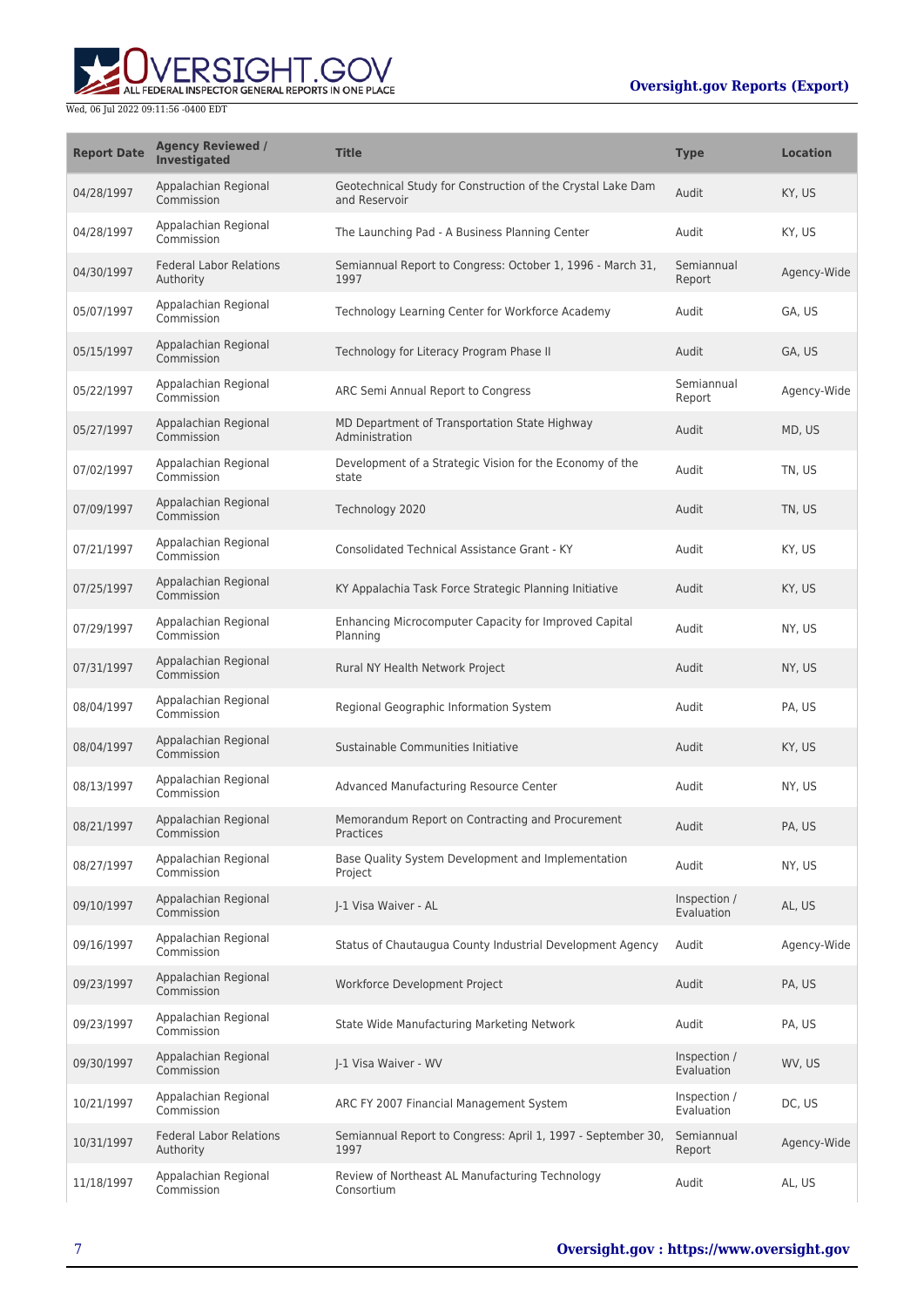

| <b>Report Date</b> | <b>Agency Reviewed /</b><br><b>Investigated</b> | <b>Title</b>                                                                                 | <b>Type</b>                | <b>Location</b> |
|--------------------|-------------------------------------------------|----------------------------------------------------------------------------------------------|----------------------------|-----------------|
| 11/20/1997         | Appalachian Regional<br>Commission              | Distance Learning Expansion Project                                                          | Audit                      | MD, US          |
| 11/20/1997         | Appalachian Regional<br>Commission              | Integrated Microscope Facility                                                               | Audit                      | MD, US          |
| 11/25/1997         | Appalachian Regional<br>Commission              | ARC Semi Annual Report to Congress                                                           | Semiannual<br>Report       | Agency-Wide     |
| 11/27/1997         | Appalachian Regional<br>Commission              | High Performance Computing Equipment for Industry and<br>Academia                            | Audit                      | MD, US          |
| 12/18/1997         | Appalachian Regional<br>Commission              | Consolidated Technical Assistance Grant - PA                                                 | Audit                      | PA, US          |
| 12/31/1997         | Appalachian Regional<br>Commission              | Tri-County Council for Western MD                                                            | Audit                      | MD, US          |
| 01/08/1998         | Appalachian Regional<br>Commission              | Review of Leadership and Civic Infrastructure Initiative Project Audit                       |                            | MS, US          |
| 01/12/1998         | Appalachian Regional<br>Commission              | Technology Development Incubator                                                             | Audit                      | SC, US          |
| 01/13/1998         | Appalachian Regional<br>Commission              | <b>Consolidated Technical Assistance Grant - TN</b>                                          | Audit                      | TN, US          |
| 01/16/1998         | Appalachian Regional<br>Commission              | International Business Development in Appalachia TN                                          | Audit                      | TN, US          |
| 02/02/1998         | Appalachian Regional<br>Commission              | Internal Strategic Planning                                                                  | Audit                      | AL, US          |
| 02/04/1998         | Appalachian Regional<br>Commission              | J-1 Visa Waiver - NC                                                                         | Inspection /<br>Evaluation | Agency-Wide     |
| 02/13/1998         | Appalachian Regional<br>Commission              | Morehead State University/St. Clair Medical Center Child Care<br>Center                      | Audit                      | GA, US          |
| 02/13/1998         | Appalachian Regional<br>Commission              | Historic Resource Development Project                                                        | Audit                      | KY, US          |
| 02/26/1998         | Appalachian Regional<br>Commission              | Report of Applying Agreed-Upon Procedures - Appalachian<br>School of Law                     | Audit                      | VA, US          |
| 02/26/1998         | Appalachian Regional<br>Commission              | VA Department of Housing and Community Development                                           | Audit                      | VA, US          |
| 02/28/1998         | Office of Personnel<br>Management               | Report on the Use of Silent PPOs In The Federal Employees<br>Health Benefits Program         | Other                      |                 |
| 03/10/1998         | Appalachian Regional<br>Commission              | Marketing and Business Expansion Program                                                     | Audit                      | PA. US          |
| 03/11/1998         | Appalachian Regional<br>Commission              | Report of Applying Agreed-Upon Procedures                                                    | Audit                      | WV, US          |
| 03/12/1998         | Appalachian Regional<br>Commission              | Manufacturing Assistance Center                                                              | Audit                      | PA, US          |
| 03/13/1998         | Appalachian Regional<br>Commission              | Clay County Board of Health                                                                  | Audit                      | WV, US          |
| 03/16/1998         | Appalachian Regional<br>Commission              | J-1 Visa Waiver - TN                                                                         | Inspection /<br>Evaluation | Agency-Wide     |
| 03/17/1998         | Appalachian Regional<br>Commission              | Report of Applying Agreed-Upon Procedures - The Economic<br>Planning and Development Council | Audit                      | PA, US          |
| 03/18/1998         | Appalachian Regional<br>Commission              | J-1 Visa Waiver - GA                                                                         | Inspection /<br>Evaluation | GA, US          |
| 03/20/1998         | Appalachian Regional<br>Commission              | Report of Applying Agreed-Upon Procedures - The PA State<br>University                       | Audit                      | PA, US          |
| 03/25/1998         | Appalachian Regional<br>Commission              | Textile and Carpet Information Exchange Service<br>Demonstration                             | Audit                      | GA, US          |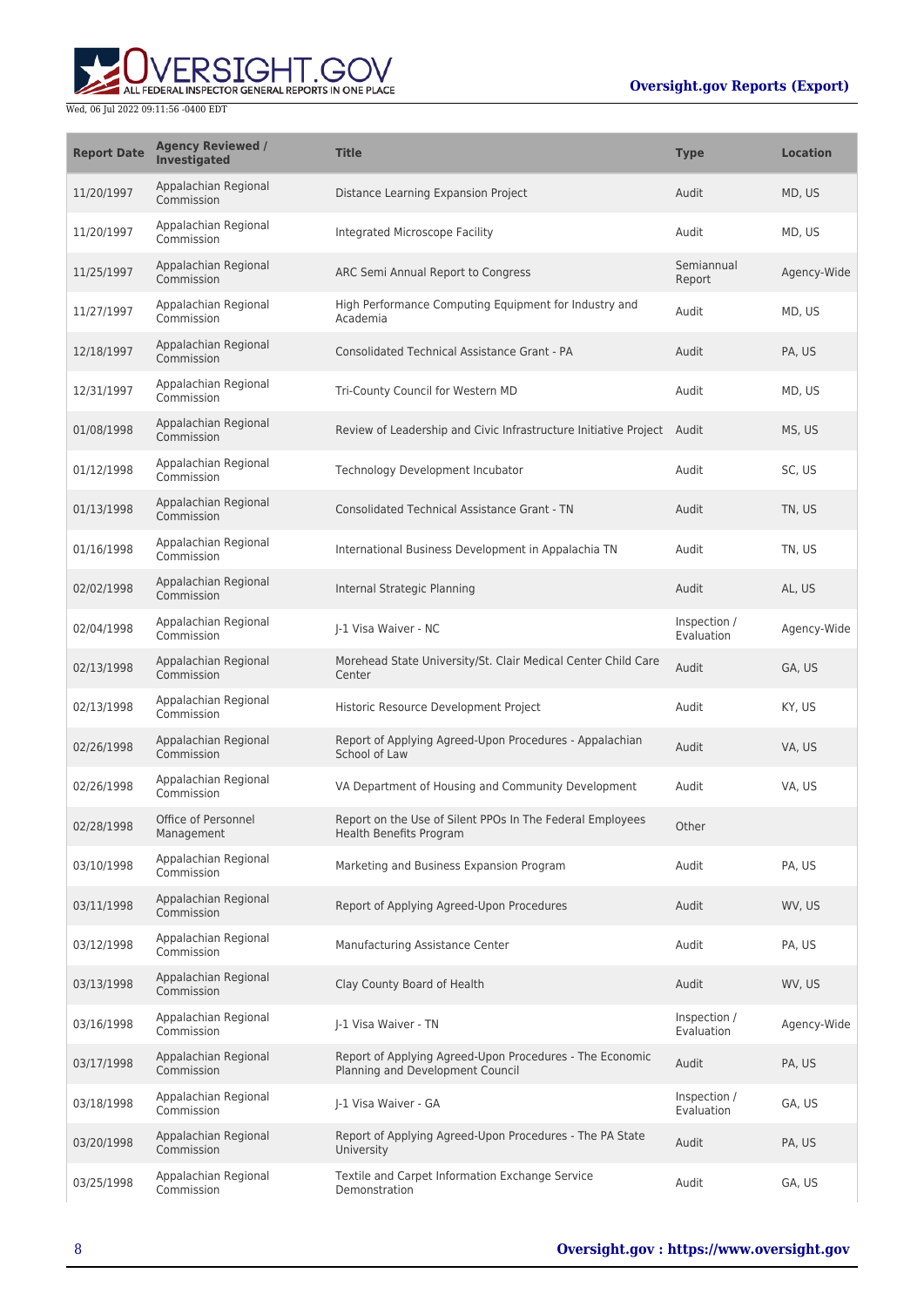

| <b>Report Date</b> | <b>Agency Reviewed /</b><br><b>Investigated</b> | <b>Title</b>                                                                        | <b>Type</b>                | <b>Location</b> |
|--------------------|-------------------------------------------------|-------------------------------------------------------------------------------------|----------------------------|-----------------|
| 03/26/1998         | Appalachian Regional<br>Commission              | Survey Report of ARC Grants Awarded for infrastructure<br>Project                   | Inspection /<br>Evaluation | DC, US          |
| 03/31/1998         | Appalachian Regional<br>Commission              | Customized Industrial Training                                                      | Audit                      | TN, US          |
| 03/31/1998         | Appalachian Regional<br>Commission              | DeKalb Solid Waste Landfill                                                         | Audit                      | MS, US          |
| 03/31/1998         | Appalachian Regional<br>Commission              | Kemper County Lake Assess Road                                                      | Audit                      | MS, US          |
| 03/31/1998         | Appalachian Regional<br>Commission              | Community Oriented Health Care Project                                              | Audit                      | WV, US          |
| 04/08/1998         | Appalachian Regional<br>Commission              | Report of Applying Agreed-Upon Procedures - Fay-Penn<br>Economic CouncilDecelopment | Audit                      | PA, US          |
| 04/13/1998         | <b>Federal Labor Relations</b><br>Authority     | Semiannual Report to Congress: October 1, 1997 - March 31,<br>1998                  | Semiannual<br>Report       | Agency-Wide     |
| 04/15/1998         | Appalachian Regional<br>Commission              | Deleware-Chenango-Madison-Otsego Career Academy                                     | Audit                      | NY, US          |
| 04/15/1998         | Appalachian Regional<br>Commission              | Northwest PA Regional Planning and Development<br>Commission                        | Audit                      | PA, US          |
| 04/15/1998         | Appalachian Regional<br>Commission              | Phase I, Equipment Project                                                          | Audit                      | KY, US          |
| 04/17/1998         | Appalachian Regional<br>Commission              | Big Sandy Telecommunications Center Phases I                                        | Audit                      | KY, US          |
| 04/24/1998         | Appalachian Regional<br>Commission              | Internationalization of KY Appalachian Counties                                     | Audit                      | KY, US          |
| 04/30/1998         | Appalachian Regional<br>Commission              | ARC Semi Annual Report to Congress                                                  | Semiannual<br>Report       | Agency-Wide     |
| 05/04/1998         | Appalachian Regional<br>Commission              | International Development Enhancement and Expansion<br>Project                      | Audit                      | WV, US          |
| 05/20/1998         | Appalachian Regional<br>Commission              | North GA Waste Management Project                                                   | Audit                      | GA, US          |
| 06/01/1998         | Appalachian Regional<br>Commission              | AL Export - A Targeted Export Assistance and Management<br><b>Training Program</b>  | Audit                      | AL, US          |
| 06/17/1998         | Appalachian Regional<br>Commission              | I-1 Visa Waiver - VA                                                                | Inspection /<br>Evaluation | Agency-Wide     |
| 06/18/1998         | Appalachian Regional<br>Commission              | J-1 Visa Waiver - AL                                                                | Inspection /<br>Evaluation | Agency-Wide     |
| 07/07/1998         | Appalachian Regional<br>Commission              | I-1 Visa Waiver - KY                                                                | Inspection /<br>Evaluation | Agency-Wide     |
| 08/07/1998         | Appalachian Regional<br>Commission              | Consolidated Technical Assistance Grant - OH                                        | Audit                      | OH, US          |
| 08/10/1998         | Appalachian Regional<br>Commission              | J-1 Visa Waiver - OH                                                                | Inspection /<br>Evaluation | Agency-Wide     |
| 08/19/1998         | Appalachian Regional<br>Commission              | Interagency Day Care Center Project                                                 | Audit                      | OH, US          |
| 08/25/1998         | Appalachian Regional<br>Commission              | Controls over Contracts/Grants with Expired Performance<br>Periods                  | Inspection /<br>Evaluation | DC, US          |
| 09/22/1998         | Appalachian Regional<br>Commission              | Rural Action Leadership and Civic Development Inititative                           | Audit                      | OH, US          |
| 09/22/1998         | Appalachian Regional<br>Commission              | Review of Funds for Appalachian Industrial Retraining                               | Audit                      | OH, US          |
| 10/06/1998         | Appalachian Regional<br>Commission              | J-1 Visa Waiver - PA                                                                | Inspection /<br>Evaluation | Agency-Wide     |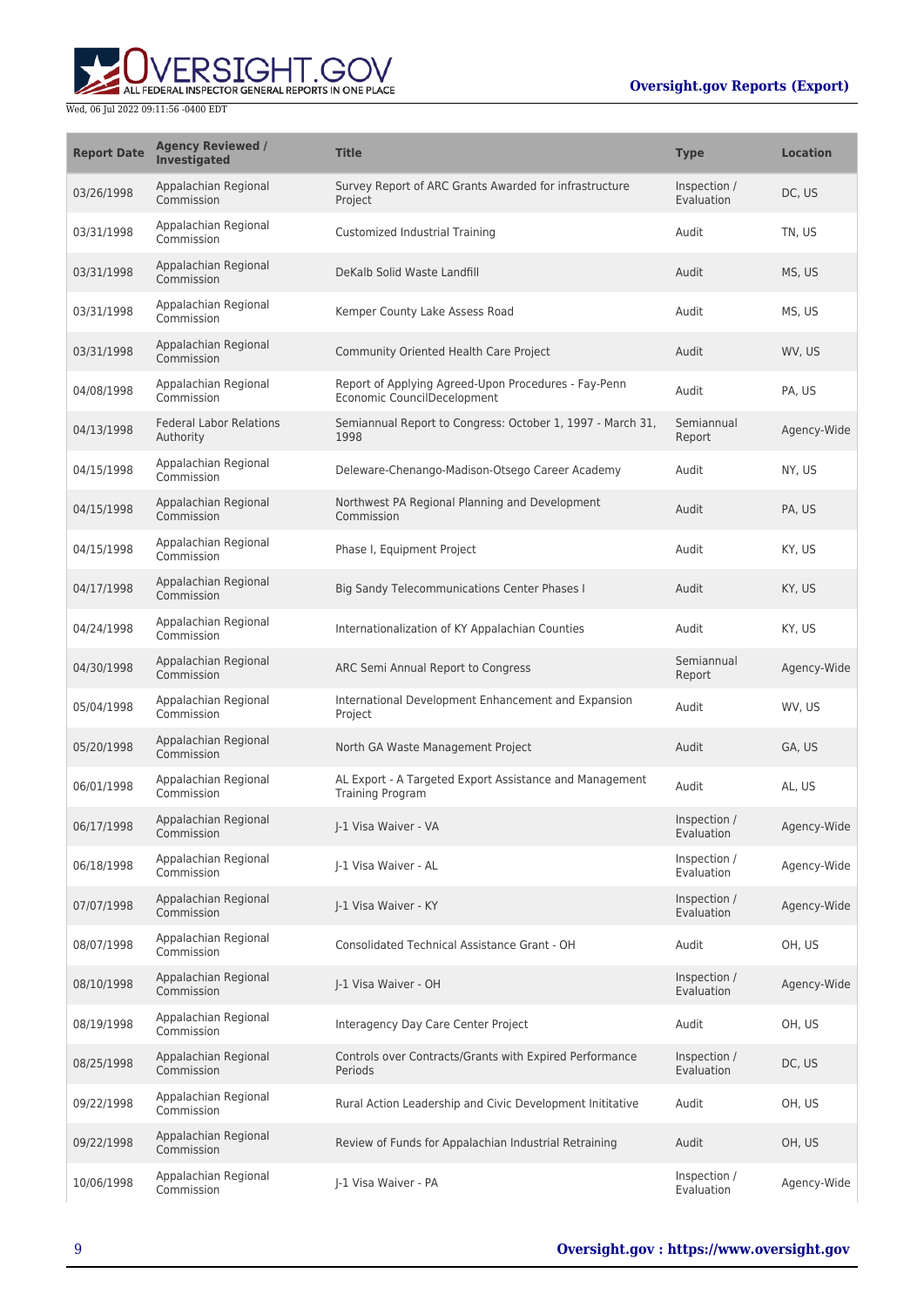# ERSIGHT.GOV ALL FEDERAL INSPECTOR GENERAL REPORTS IN ONE PLACE

| <b>Report Date</b> | <b>Agency Reviewed /</b><br><b>Investigated</b> | <b>Title</b>                                                                                                                   | <b>Type</b>                | <b>Location</b>              |
|--------------------|-------------------------------------------------|--------------------------------------------------------------------------------------------------------------------------------|----------------------------|------------------------------|
| 10/15/1998         | Appalachian Regional<br>Commission              | I-1 Visa Waiver - NY                                                                                                           | Inspection /<br>Evaluation | Agency-Wide                  |
| 10/30/1998         | <b>Federal Labor Relations</b><br>Authority     | Semiannual Report to Congress: April 1, 1998 - September 30,<br>1998                                                           | Semiannual<br>Report       | Agency-Wide                  |
| 11/20/1998         | Appalachian Regional<br>Commission              | Enhancement of Business School Technology                                                                                      | Audit                      | MD, US                       |
| 11/20/1998         | Appalachian Regional<br>Commission              | Tri-Cities Appalachian International Trading Network                                                                           | Audit                      | TN, US                       |
| 11/20/1998         | Appalachian Regional<br>Commission              | ARC Semi Annual Report to Congress                                                                                             | Semiannual<br>Report       | Agency-Wide                  |
| 12/02/1998         | Appalachian Regional<br>Commission              | Appalachian International Business Center                                                                                      | Audit                      | NC, US                       |
| 02/23/1999         | Appalachian Regional<br>Commission              | <b>Consolidated Technical Assistance Grant - MS</b>                                                                            | Audit                      | • MS, US<br>$\bullet$ MS, US |
| 02/26/1999         | Appalachian Regional<br>Commission              | Review Report on Buckhorn Leadership Initiative                                                                                | Audit                      | KY, US                       |
| 03/10/1999         | Appalachian Regional<br>Commission              | Lake Cumberland Regional Justice and Victims Advocacy<br>Project                                                               | Audit                      | KY, US                       |
| 03/17/1999         | Appalachian Regional<br>Commission              | Controls over Contracts/Grants with Expired Performance<br>Periods                                                             | Inspection /<br>Evaluation | DC, US                       |
| 03/22/1999         | Appalachian Regional<br>Commission              | Review of Economic Development Information System                                                                              | Audit                      | SC, US                       |
| 03/22/1999         | Appalachian Regional<br>Commission              | Review of Telecommunications Adding Rural Counties to<br>AppNet                                                                | Audit                      | SC, US                       |
| 03/22/1999         | Appalachian Regional<br>Commission              | Review of Internet Training Facilities Project                                                                                 | Audit                      | SC, US                       |
| 03/24/1999         | Appalachian Regional<br>Commission              | Review of Science and Math to go Project                                                                                       | Audit                      | SC, US                       |
| 03/25/1999         | Appalachian Regional<br>Commission              | Review of the McCreary County Educational Development<br>Foundation                                                            | Audit                      | KY, US                       |
| 03/31/1999         | Office of Personnel<br>Management               | Semiannual Report to Congress October 1, 1998 - March 31,<br>1999                                                              | Semiannual<br>Report       | Agency-Wide                  |
| 03/31/1999         | Appalachian Regional<br>Commission              | Review of The Presbyterian Child Welfare Agency - Breathitt<br>Montessori Pre-School Relocation                                | Audit                      | KY, US                       |
| 03/31/1999         | Appalachian Regional<br>Commission              | Review of The Presbyterian Child Welfare Agency                                                                                | Audit                      | KY, US                       |
| 04/14/1999         | <b>Federal Labor Relations</b><br>Authority     | Management Letter- Reviewing and Revising Pre 1995<br>Delegations of Authority, Memoranda of Understanding and<br>Instructions | Other                      | Agency-Wide                  |
| 04/22/1999         | Appalachian Regional<br>Commission              | J-1 Visa Waiver - AL                                                                                                           | Inspection /<br>Evaluation | Agency-Wide                  |
| 04/30/1999         | Appalachian Regional<br>Commission              | <b>GA RLF</b>                                                                                                                  | Audit                      | GA, US                       |
| 04/30/1999         | <b>Federal Labor Relations</b><br>Authority     | Semiannual Report to Congress: October 1, 1998 - March 31,<br>1999                                                             | Semiannual<br>Report       | Agency-Wide                  |
| 05/05/1999         | Appalachian Regional<br>Commission              | Review of AL Strategic Plan for Telecommunications                                                                             | Audit                      | AL, US                       |
| 05/05/1999         | Appalachian Regional<br>Commission              | Review of Consolidated Technical Assistance Program                                                                            | Audit                      | AL, US                       |
| 05/14/1999         | Appalachian Regional<br>Commission              | Review of Debkilb County Tourism/Business Development<br>Center                                                                | Audit                      | AL, US                       |
| 05/26/1999         | Appalachian Regional<br>Commission              | Survey Report - Review of Jefferson County Distance Learning                                                                   | Audit                      | AL, US                       |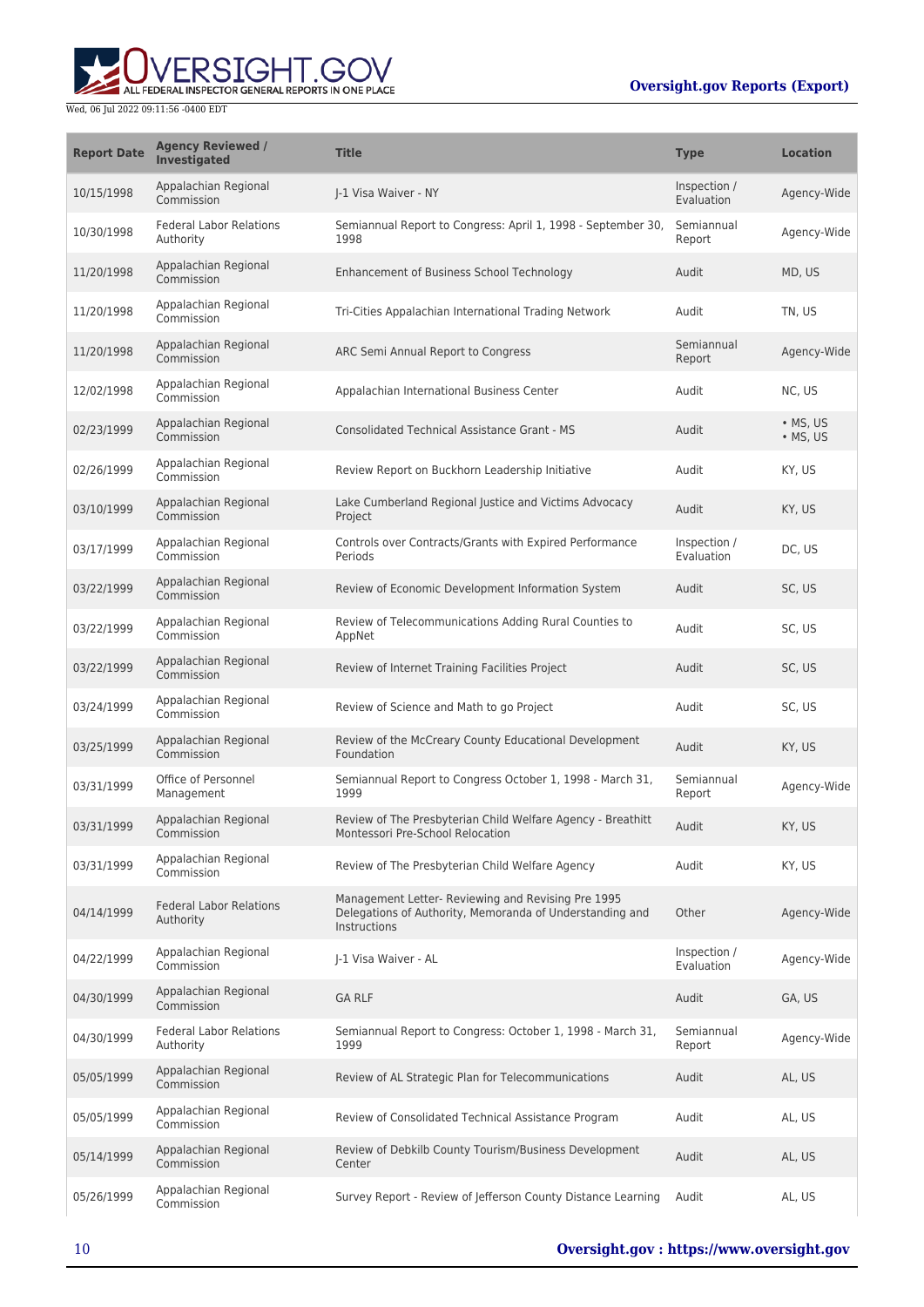# ALL FEDERAL INSPECTOR GENERAL REPORTS IN ONE PLACE

| <b>Report Date</b> | <b>Agency Reviewed /</b><br><b>Investigated</b> | <b>Title</b>                                                              | <b>Type</b>                | <b>Location</b> |
|--------------------|-------------------------------------------------|---------------------------------------------------------------------------|----------------------------|-----------------|
| 06/02/1999         | Appalachian Regional<br>Commission              | ARC Semi Annual Report to Congress                                        | Semiannual<br>Report       | Agency-Wide     |
| 07/01/1999         | Appalachian Regional<br>Commission              | Review of Entrepreneurial Education Project                               | Audit                      | GA, US          |
| 07/01/1999         | Appalachian Regional<br>Commission              | <b>Consolidated Technical Assistance Grant - WV</b>                       | Audit                      | WV, US          |
| 07/08/1999         | Appalachian Regional<br>Commission              | Southwest Regional Jail/Industrial Park Water Project                     | Audit                      | WV, US          |
| 08/05/1999         | Appalachian Regional<br>Commission              | Survey of Timeliness of Claims Processing & Follow-up Action              | Inspection /<br>Evaluation | DC, US          |
| 08/25/1999         | Appalachian Regional<br>Commission              | J-1 Visa Waiver - NY                                                      | Inspection /<br>Evaluation | Agency-Wide     |
| 08/25/1999         | Appalachian Regional<br>Commission              | Training Tomorrow's Workforce                                             | Audit                      | KY, US          |
| 08/31/1999         | Appalachian Regional<br>Commission              | Northern Tier Regional Planning and Development Council                   | Audit                      | PA, US          |
| 08/31/1999         | Appalachian Regional<br>Commission              | TN Quality Award Alliance Global Market Development Phase<br>$\mathbf{H}$ | Audit                      | TN, US          |
| 09/03/1999         | Appalachian Regional<br>Commission              | <b>NC Technical Assistance</b>                                            | Audit                      | NC, US          |
| 09/15/1999         | Appalachian Regional<br>Commission              | PA Department of Community and Economic Development                       | Audit                      | PA, US          |
| 09/20/1999         | Appalachian Regional<br>Commission              | TN Regional Entrepreneurial initiative                                    | Audit                      | TN, US          |
| 09/24/1999         | Appalachian Regional<br>Commission              | Rockcastle County Economic Development Initiative                         | Audit                      | KY, US          |
| 09/29/1999         | Appalachian Regional<br>Commission              | Grant Agreement Expenditures Audit NC                                     | Audit                      | NC, US          |
| 09/30/1999         | Office of Personnel<br>Management               | Semiannual Report to Congress April 1, 1999 - September 30,<br>1999       | Semiannual<br>Report       | Agency-Wide     |
| 09/30/1999         | Appalachian Regional<br>Commission              | J-1 Visa Waiver - AL                                                      | Inspection /<br>Evaluation | Agency-Wide     |
| 09/30/1999         | Appalachian Regional<br>Commission              | Facilities Master Planning Project                                        | Audit                      | OH, US          |
| 09/30/1999         | Appalachian Regional<br>Commission              | Review of Rural Health and Wellness Program                               | Audit                      | KY, US          |
| 10/07/1999         | <b>Federal Labor Relations</b><br>Authority     | Semiannual Report to Congress: April 1, 1999 - September 30,<br>1999      | Semiannual<br>Report       | Agency-Wide     |
| 10/20/1999         | Appalachian Regional<br>Commission              | OH University Southern Campus Technology Outreach Center                  | Audit                      | OH, US          |
| 10/20/1999         | Appalachian Regional<br>Commission              | Review of Welding Laboratory/Classroom Project                            | Audit                      | NY, US          |
| 10/22/1999         | Appalachian Regional<br>Commission              | Review of Wrap Around Child Care Project                                  | Audit                      | NY, US          |
| 10/27/1999         | Appalachian Regional<br>Commission              | Review of Southern Tier Rail Line Development Project                     | Audit                      | NY, US          |
| 10/27/1999         | Appalachian Regional<br>Commission              | Review of Rail line Preservation Project                                  | Audit                      | NY, US          |
| 10/28/1999         | Appalachian Regional<br>Commission              | Purchasing of Goods and Services                                          | Inspection /<br>Evaluation | DC, US          |
| 11/01/1999         | Appalachian Regional<br>Commission              | ARC Semi Annual Report to Congress                                        | Semiannual<br>Report       | Agency-Wide     |